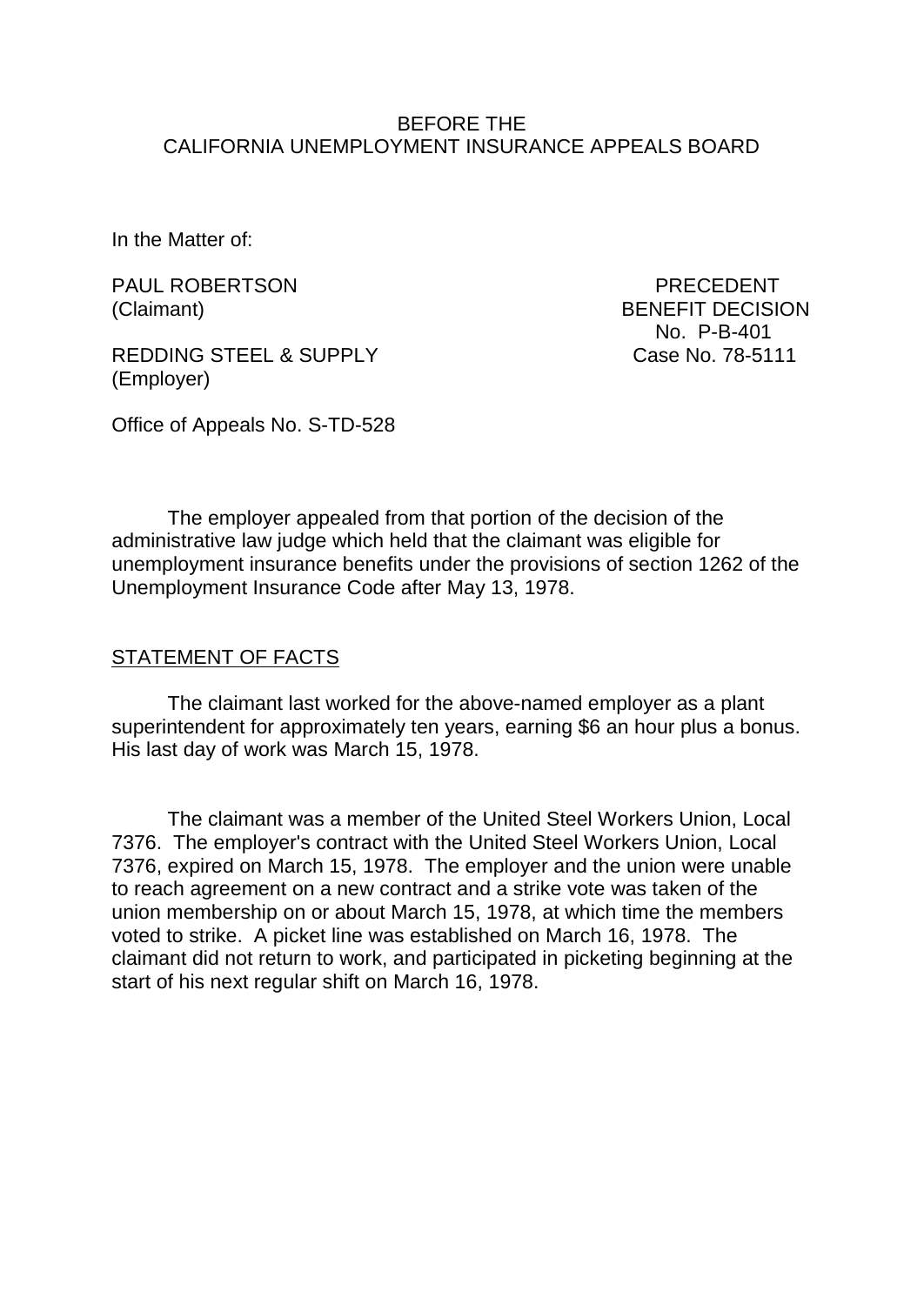The Department issued a Trade Dispute Memorandum on March 22, 1978, stating that a trade dispute within the meaning of section 1262 of the code involving the employer herein began on March 16, 1978 and that the United Steel Workers Union, Local 7376, was the union directly involved. On April 6, 1978, the claimant completed the customary form designated as "Claimant's Statement on Trade Disputes," and indicated thereon that he did report for his next regularly scheduled shift on March 16, 1978 but that he would not cross the picket line because it was a sanctioned strike. The Department issued a determination on April 7, 1978, which held the claimant ineligible for benefits under section 1262 of the code beginning March 12, 1973 and ending when the disqualifying conditions no longer exist, on the ground he left work and was currently unemployed because of a trade dispute.

The Department issued a subsequent Trade Dispute Memorandum on June 5, 1978, indicating that for benefit and referral purposes the trade dispute with the employer ended on May 18, 1978 when the union abandoned the trade dispute. The employer did not notify any of the striking employees that they were being replaced during the strike due to their failure to return to work. The employer did, however, advertise for and hired some replacements.

On or about Friday, May 12, 1978, or in any case after the picketing ceased, the claimant contacted his employer and asked for his job back. The employer informed the claimant that neither he nor his sons would be hired back. The claimant reported to the Department and a Department representative contacted the employer's representative who handled personnel matters. The employer's representative denied the claimant had been refused a job and informed the Department if employees offered to return to work there would be a position open.

The claimant thereafter returned to his employer's place of business the following Tuesday. He was informed he would not be returned to his job as plant superintendent but that he would be working on a project at the employer's machine shop. Because of the confidential nature of that project, he was asked to sign an agreement of nondisclosure relating to the project activities. However, he refused to sign such an agreement. The claimant would have been assigned to maintenance and in particular to install a cement slab. He would have received the same rate of pay he had received as plant superintendent, however he would not receive a bonus. The employer contended that the employer's son had assumed the former duties of the claimant and those of the operations manager at the plant and that the employer was no longer using the position of plant superintendent held by the claimant at the time he left work due to the trade dispute.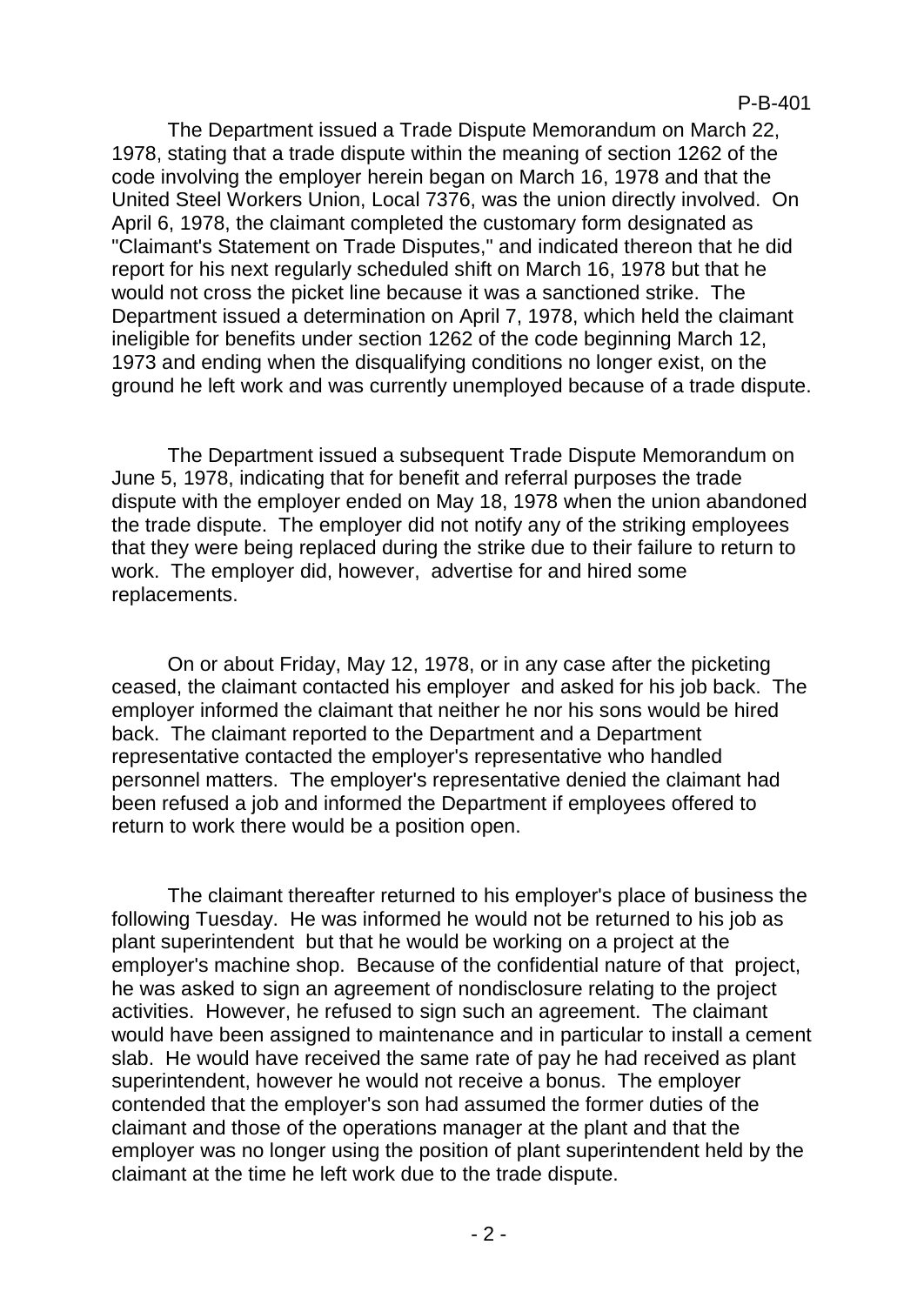The claimant had offered to resume his job as plant superintendent and would have accepted that employment. As a result of the claimant's failure to sign the employer's agreement of nondisclosure and agree to work in the machine shop, he was not returned to work.

# REASONS FOR DECISION

Section 1262 of the Unemployment Insurance Code provides:

"An individual is not eligible for unemployment compensation benefits, and no such benefit shall be payable to him, if he left his work because of a trade dispute. Such individual shall remain ineligible for the period during which he continues out of work by reason of the fact that the trade dispute is still in active progress in the establishment in which he was employed."

Section 1262.6 of the Unemployment Insurance Code provides:

"Whenever the department learns that a trade dispute is in progress, the department shall promptly conduct an investigation and make investigation findings as to the nature, location, labor organizations and employers involved, and other relevant facts concerning the trade dispute as it deems necessary. The department shall provide its findings to its field offices in locations affected by the trade dispute, and shall, upon request, make its findings available to any employer, employers' association or labor organization involved in the trade dispute. The department's investigation findings shall be based upon the information then available to it and shall not be a determination as to the eligibility of any claimant for benefits under Section 1262."

In Bodinson Manufacturing Company v. California Employment Stabilization Commission (1941), 17 C. 2d 321, 109 P. 2d 935, the California Supreme Court established what is referred to as the "volitional test" in determining whether individuals are unemployed because of a trade dispute. To be disqualifying, the unemployment must not only be caused by a trade dispute, it must be the result of a volitional act on the part of the unemployed person or persons.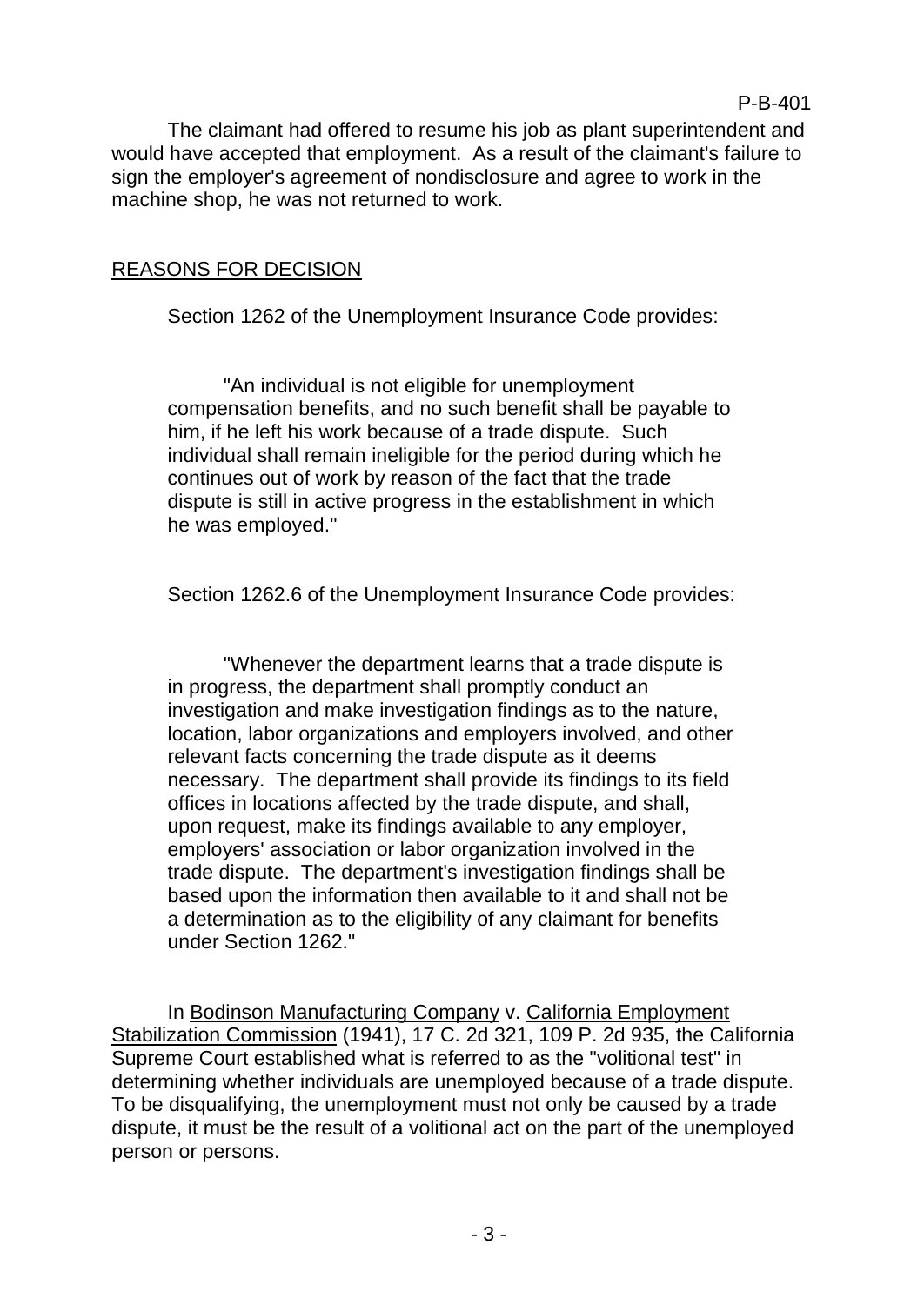Section 1262-1, Title 22, California Administrative Code, provides as follows:

"With respect to acts or periods of ineligibility under Section 1262 of the code 'week of ineligibility' shall be any week or weeks applicable to the individual under these regulations, during any portion of which his unemployment is due to his having left his work because of a trade dispute and for the period during which he continues out of work by reason of the fact that the trade dispute is still in active progress in the establishment in which he was employed."

There is no disagreement between the parties that a trade dispute began on March 16, 1978, involving the employer and the Steel Workers Union, Local 7376, nor that the claimant was a member of that union who participated in the strike vote initially and who also participated as a picket rather than return to his job.

In Appeals Board Decision No. P-B-112, the Appeals Board held, in accordance with Bodinson Manufacturing Co. v. California Employment Stabilization Commission (1941), 17 C. 2d 321, 109 P. 2d 935, that a refusal to cross a peaceful picket line will be considered evidence of a voluntary leaving of work because of a trade dispute. In this case, the claimant not only refused to cross a peaceful picket line on March 16, 1978 to return to work, he participated in picketing himself. Accordingly, the claimant voluntarily left work because of a trade dispute and was properly held ineligible for benefits under the provisions of section 1262 of the code beginning March 16, 1978.

Having determined the claimant was properly held ineligible for benefits under the provisions of section 1262 of the code, it remains to be determined whether his subsequent offer to return to work ended his trade dispute disqualification for benefits. In this respect, it is necessary to determine if the employer refused the claimant's subsequent offer to return to his old job at the time or shortly before the strike was abandoned by the union, or abolished the claimant's former position resulting in a new or intervening cause of his continuing unemployment.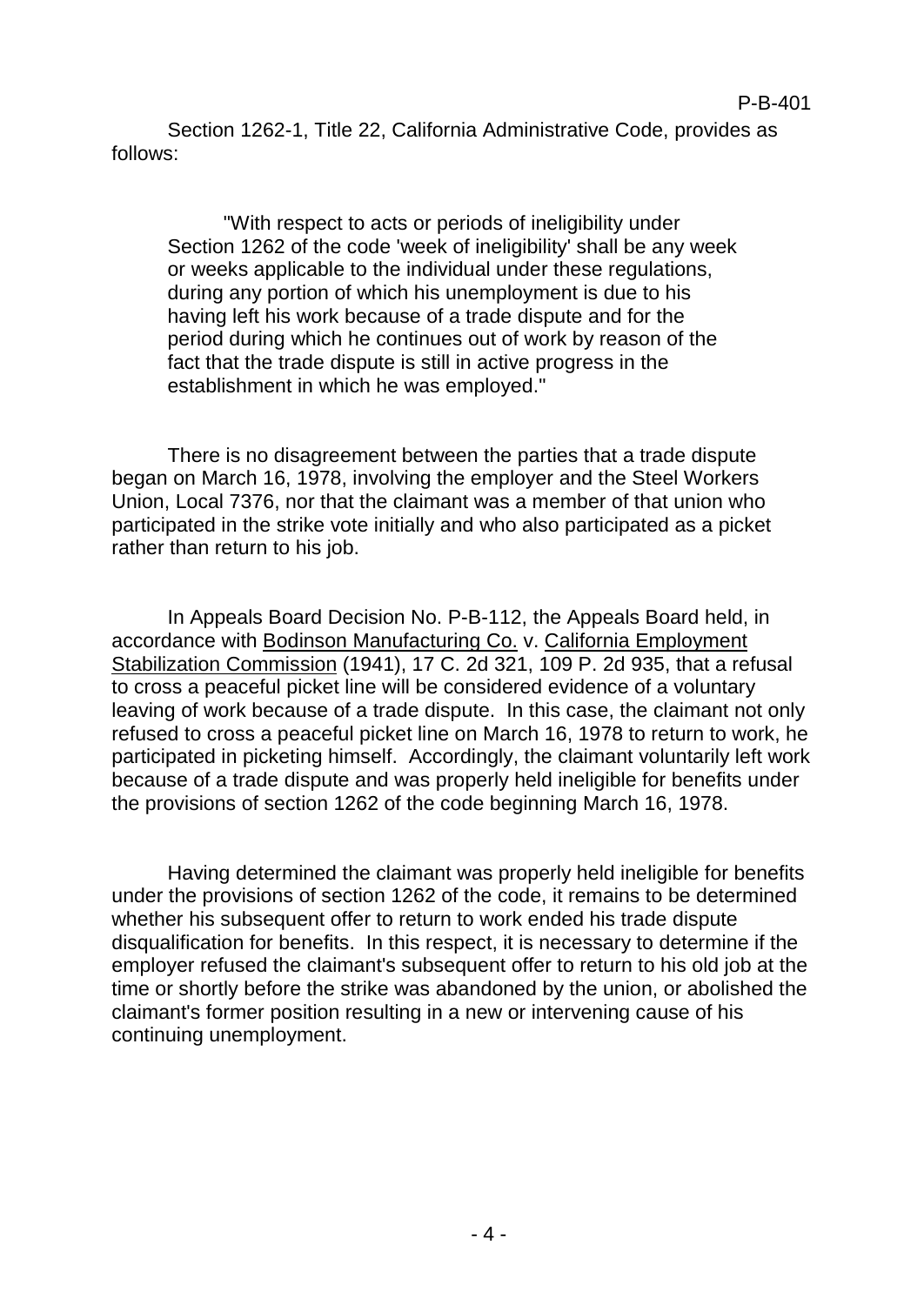In Mark Hopkins, Inc. v. California Employment Commission (1944), 24 C. 2d 744, the California Supreme Court stated that a claimant is ineligible for benefits if the trade dispute is the direct cause of his continuing out of work. It follows that if a claimant leaves his work because of a trade dispute and thereafter does everything reasonably within his power as an individual to abandon the trade dispute, and unconditionally and unequivocably offers to return to work, but the employer refuses to employ him, the trade dispute ceases to be the direct cause of his unemployment and he is no longer ineligible for benefits. A mere change in a claimant's attitude of mind is insufficient to break the causal connection between his unemployment and the trade dispute; and his conduct must be in good faith and not merely a device to circumvent the statute.

In Ruberoid v. California Unemployment Insurance Appeals Board (1963), 59 C. 2d 73; 27 Cal. Rptr. 878, it was held that permanent replacement of striking workers immediately precluded any choice or volition on their part to return to their jobs since the employer's act severed the trade dispute as the proximate cause of unemployment.

In the instant case, the claimant offered to return to his former job as plant superintendent. There is no evidence that he placed any conditions on that offer. It is clear that the claimant made an unconditional and unequivocal effort to resume employment in the job he held at the time he left work due to the trade dispute. The employer refused to return the claimant to his former job but offered him other employment in its machine shop at no reduction in pay, except that he would not receive a bonus, on the condition that he sign the employer's proprietary agreement.

Accordingly, the employer's refusal to return the claimant to his former job on or about May 12, 1978 broke the causal chain and constituted a new and intervening cause of the claimant's unemployment. At that time, the trade dispute ceased to be the direct cause of his continuing out of work. We also note that the employer contended that it had, in effect, abolished the claimant's job as plant superintendent and was no longer using that position. In our opinion, abolishment of a position has the same effect as permanently replacing a striking worker and also operates to break the causal chain. The striking worker no longer continues out of work due to the trade dispute but is unemployed because his job was abolished and the continuing unemployment ceases to be the direct result of a volitional act on the part of the unemployed person.